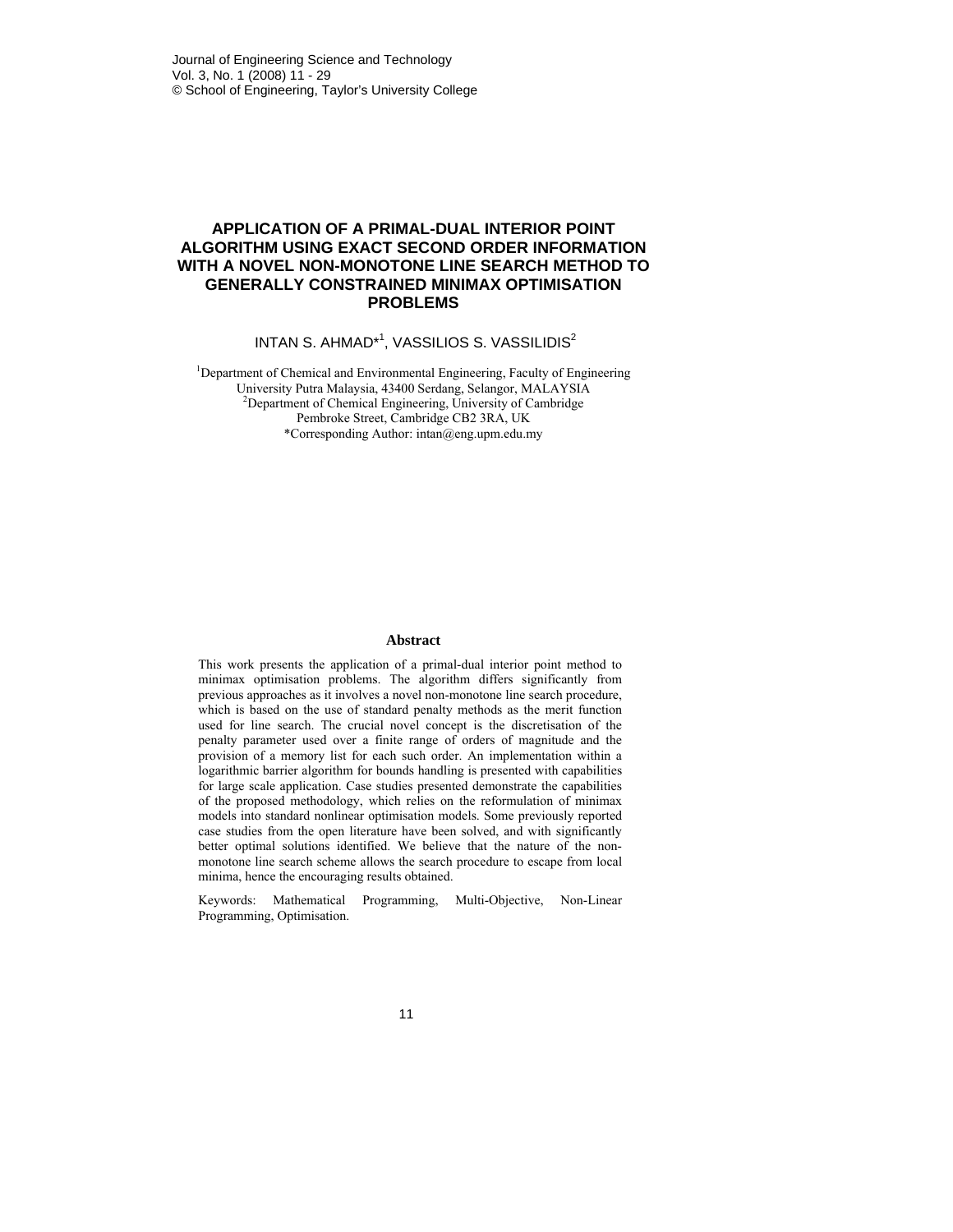# **Nomenclatures**

| F                       | Objective function                                             |
|-------------------------|----------------------------------------------------------------|
| Н                       | Hessian matrix, history list at each penalty parameter level   |
| $H_L$                   | Hessian matrix of the Langrangian function                     |
| h                       | Equality constraints as defined in the text                    |
| i                       | Standard index                                                 |
| $\hat{i}$               | Operating level of the "Wildcat" line search penalty parameter |
| J                       | Jacobian matrix of the equality constraints                    |
| İ                       | Standard index                                                 |
| k                       | Iteration counter                                              |
| L                       | Lagrangian function                                            |
| m                       | Number of equality constraints                                 |
| $N_{SOC}^{max}$         | Maximum number of second order corrections                     |
| $\boldsymbol{n}$        | Number of variables                                            |
| $n_H$                   | No. of past values stored                                      |
| $n_p$                   | Number of penalty parameter levels                             |
| $\overline{P}$          | "Wildcat" linesearch penalty parameter                         |
| $p_{\lambda}$           | Search direction for Lagrange multipliers                      |
| $p_x$                   | Search direction for primal variables $x$                      |
| r                       | Penalty function parameter                                     |
| $\mathfrak{X}$<br>$x^L$ | Primal variables                                               |
| $x^U$                   | Lower bound on variables $x$                                   |
|                         | Upper bound on variables $x$                                   |
| Abbreviations           |                                                                |
| NLP                     | Nonlinear programming problem                                  |
| <b>SOC</b>              | Second order correction                                        |
|                         | Greek Symbols                                                  |
| $\alpha$                | Line search step size                                          |
| ε                       | Tolerance                                                      |
| $\varepsilon_C$         | Complimentarity tolerance                                      |
| $\varepsilon_F$         | Feasibility tolerance                                          |
| $\varepsilon_L$         | Lagrangian gradient norm tolerance                             |
| $\varepsilon_V$         | Violation tolerance                                            |
| $\gamma_{\mu}$          | Barrier parameter reducing factor                              |
| $\lambda$               | Lagrange multipliers                                           |
| $\lambda_{i,0}$         | Initial Lagrange multiplier                                    |
| $\omega$                | Line start factor                                              |
| $\Phi_R$                | Barrier function                                               |
| $\mu$                   | Barrier parameter                                              |
| $\mu_{\text{start}}$    | Initial barrier parameter                                      |
| $\varphi(.)$            | Merit function                                                 |
| $\theta$                | Step size reduction parameter used in backtracking scheme      |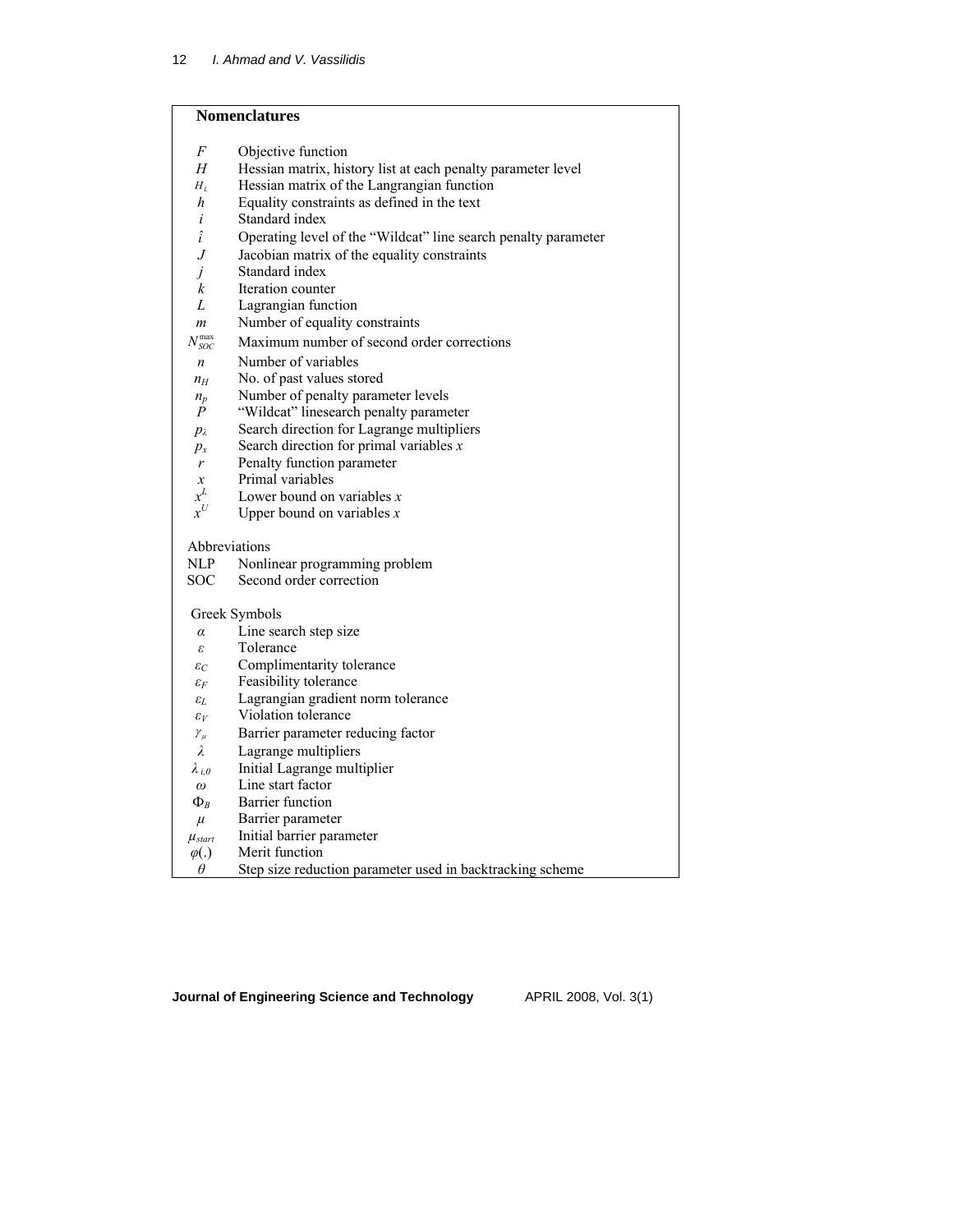### **1. Introduction**

Minimax is an interesting and developing area in optimisation, and receives a lot of attention from the users as well as the problem solvers. It is widely applied in various areas for example in *n*-person games, economics, policy optimisation, finance, science, engineering and design [1, 2, 3, 4]. The main idea behind the minimax problem is basically trying to solve the worst case scenario where each of the function  $f_i(x)$  represents a possible scenario [2].

That will help the decision maker to decide the optimal solution base on worst-case scenario. For example, to design an optical element which reflect/transmit energy extremising a functional under the worse case scenario [4], in economic decision making, the multiple objective functions derived from rival decision models are pooled together to choose only one of these models to represent the statistical observations and analysis of the real system [5], in finance, minimax hedging strategy is aimed to minimise the maximum potential hedging error between two consecutive time [1], and in engineering, to validate a model of a fed-batch reactor from collected experimental data [1].

Minimax problem can be represented in mathematical form as

$$
\min_{x} F(x) = \max_{1 \le i \le m} f_i(x) \tag{1}
$$

subject to

$$
h(x) = 0\tag{2}
$$

$$
x^L \le x \le x^U \tag{3}
$$

where  $x \in \mathbb{R}^{n_x}$  and *m* is a finite number.

The main problem of the minimax problems as stated in equations (1) to (3) lies in its objective contour. All the functions  $f_i(x)$  are smooth and continuous, but the max  $f_i(x)$  function will always be non-smooth and discontinuous in its first partial derivative at certain points, the points or segments where there are two or more  $f_i(x)$  overlapping, producing kinks in the contour. Therefore, it is impossible to use normal gradient based nonlinear programming methods to minimise  $F(x)$ . Apart from that, the non-convex and nonlinear characteristics of the objective and constraints make it difficult to obtain global solution. As for linear equality constraints  $Ax = b$ , it can be simply solved by determining an initial feasible point and the feasibility can be maintained by performing all arithmetic in the null space of *A* [2].

One subclass of minimax problems to be included here is the discrete minimax or discrete Chebyshev problem [6], where there is absolute function in the problem formulation. The problem is represented as

$$
\min_{x} F(x) = \max_{1 \le i \le m} |f_i(x)| \tag{4}
$$

where  $x \in \mathbb{R}^{n_x}$ , *m* is a finite number and  $f_i(x)$  is continuously differentiable. Again, the objective function is not continuously differentiable due to the absolute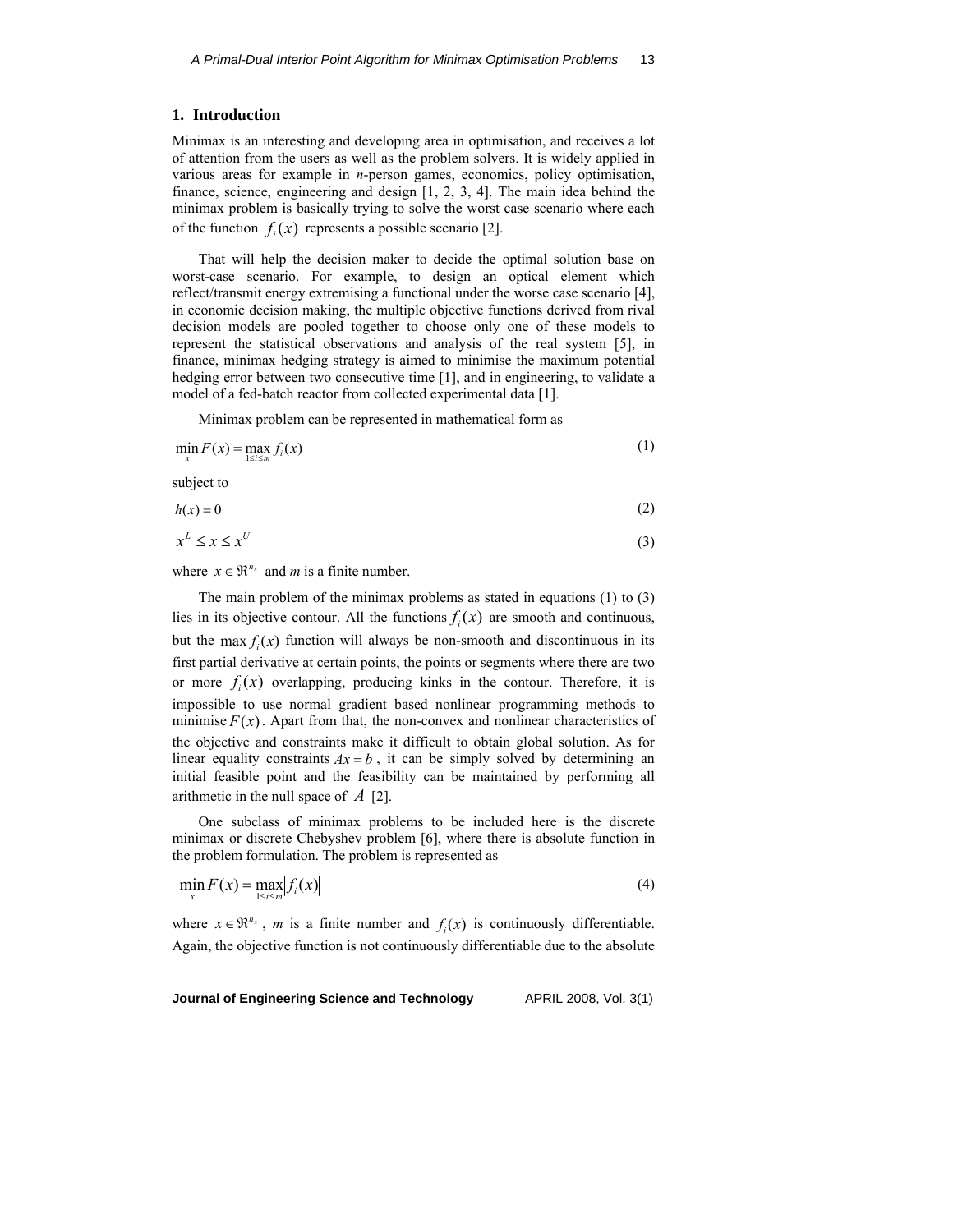function as well as the existence of kinks in the contour as discussed before. However, this problem can be reformulated as a normal minimax problem [6] by adding the whole set of inverted  $f_i(x)$  to the function to remove the absolute function. The reformulated discrete Chebyshev will become

$$
\min_{x} F(x) = \max_{1 \le i \le m} f_i(x) \tag{5}
$$

where now

$$
m = \{1, 2, ..., m, m+1, ..., 2m\}
$$
 (6)

and

$$
f_{i+m} = (x) = -f_i(x), \quad i = 1,...,m
$$
 (7)

### **2. Minimax to NLP Reformulation**

Minimax problems of type (1) and (4) can be reformulated to a smooth nonlinear programming (NLP) problem by replacing the functions by constraints using a support variable  $\varepsilon$ . This extra variable serves as an upper bound of each of functions  $f_i(x)$ , which means that  $\varepsilon$  is the maximum of the functions at a certain state, and we are looking for the state that minimises the maximum. The reformulation of (1) is represented as

 $\min_{x,\varepsilon} \varepsilon$ *x*

(8)

subject to

$$
f_i(x) \le \varepsilon, \quad i = 1, 2, \dots, m \tag{9}
$$

with the dimension of variable space increases to  $n_r + 1$ . Therefore, instead of minimizing the max function, we are now minimizing the upper bound of the functions [2]. From the new equivalent formulations, the minimax problems are now solvable by any NLP algorithm.

However, as the nature of an NLP problem is highly non-convex and nonlinear, it is difficult to find a global solution for the above problem. Nonetheless, we are still choosing to solve it in NLP reformulation as we have a new method which we believe will perform well on them.

### **3. Primal-Dual Interior Point Methods for Nonlinear Optimisation**

In this paper, we are interested in solving the constrained reformulated minimax nonlinear programming (NLP) problem using primal-dual interior point methods. Generally constrained NLP problems are formulated as

 $\min f(x)$ (10)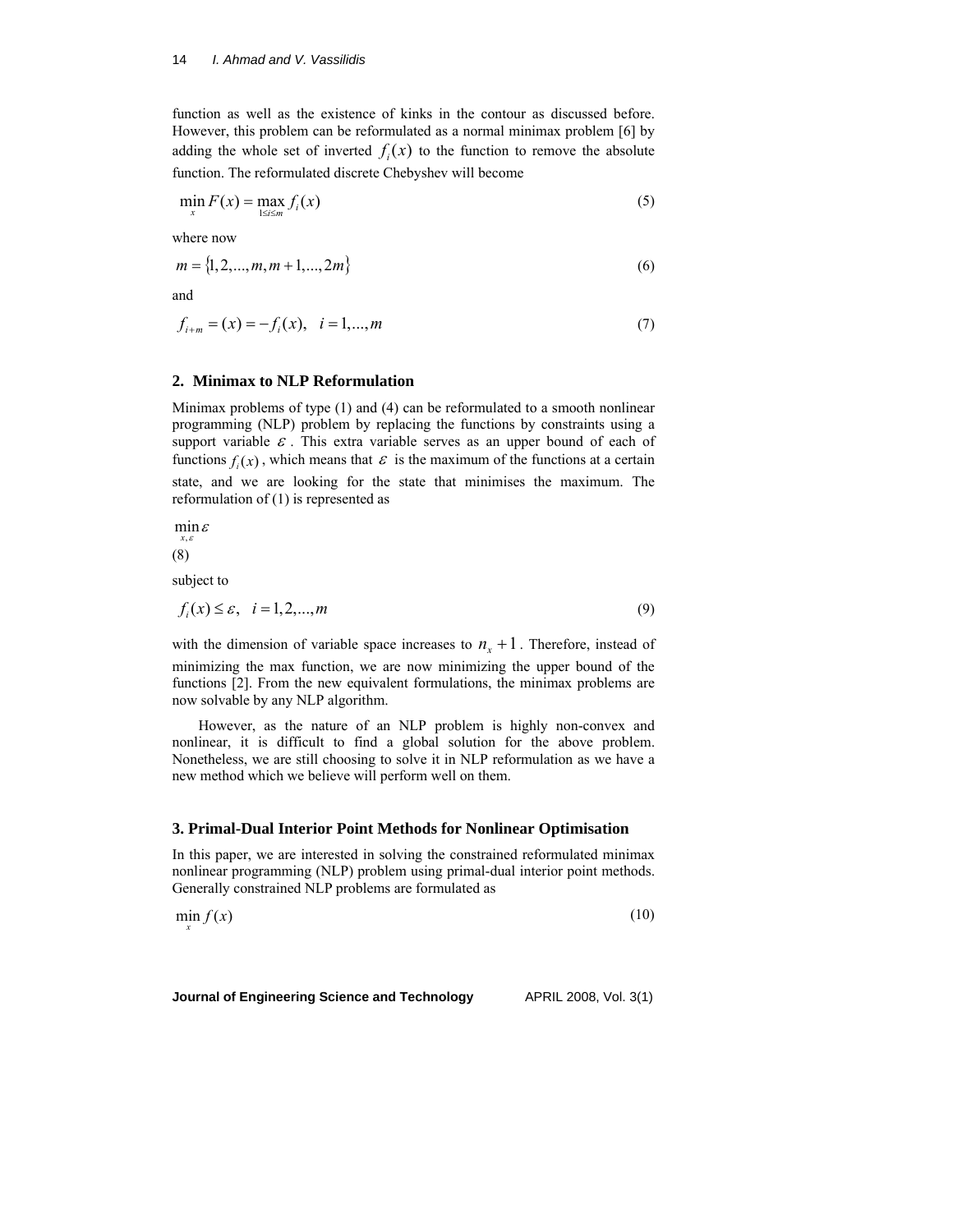subject to

$$
h(x) = 0\tag{11}
$$

$$
x^L \le x \le x^U \tag{12}
$$

where  $x \in \mathbb{R}^{n_x}$ . Any inequality constraints can be reformulated into equalities with appropriately bounded slack variables. Effectively with the use of slack variables the NLP problem becomes a sequence of equality constrained problems with primal-dual method by solving

$$
\min \Phi_B = f(x) - \mu \sum_{i=1}^{n_x} \left[ \ln(x_i^U - x_i) + \ln(x_i - x_i^L) \right]
$$
\n(13)

subject to

$$
h(x) = 0\tag{14}
$$

where  $\mu > 0$  is the barrier parameter and  $\mu$  must be chosen such as  $\mu \rightarrow 0$  so that  $x^*(\mu) \to x^*$ , x is the optimal and feasible solution of NLP problem of equations  $(10)$  to  $(12)$ .

Finally, the constraints are included in a Lagrangian function by using primal-dual equation

$$
L(x,\lambda) = \Phi_B(x) + \lambda^T h(x) \tag{15}
$$

From the Lagrangian function  $L(x, \lambda)$ , we obtain a Newton iteration subproblem as

$$
\begin{pmatrix} H_L & J^T \ J & 0 \end{pmatrix}_{(x^{(k)}z^{(k)})}(p_x) = -\begin{pmatrix} \nabla_x L(x, \lambda) \\ h(x) \end{pmatrix}_{(x^{(k)}z^{(k)})}
$$
(16)

where

$$
H_L = \frac{\partial f}{\partial x^2} + \sum_{i=1}^m \lambda_i \frac{\partial^2 h_i}{\partial x^2}
$$
 (17)

and

$$
J = \frac{\partial h}{\partial x} \tag{18}
$$

are the Hessian and the Jacobian matrices.

The search directions  $p_x$  and  $p_\lambda$  obtained from the solution of the Newton iteration subproblem (16) are then used to generate new points in updating the iteration. The updated points are

$$
x^{(k+1)} = x^{(k)} + \alpha p_x \tag{19}
$$

$$
\lambda^{(k+1)} = \lambda^{(k)} + \alpha p_{\lambda} \tag{20}
$$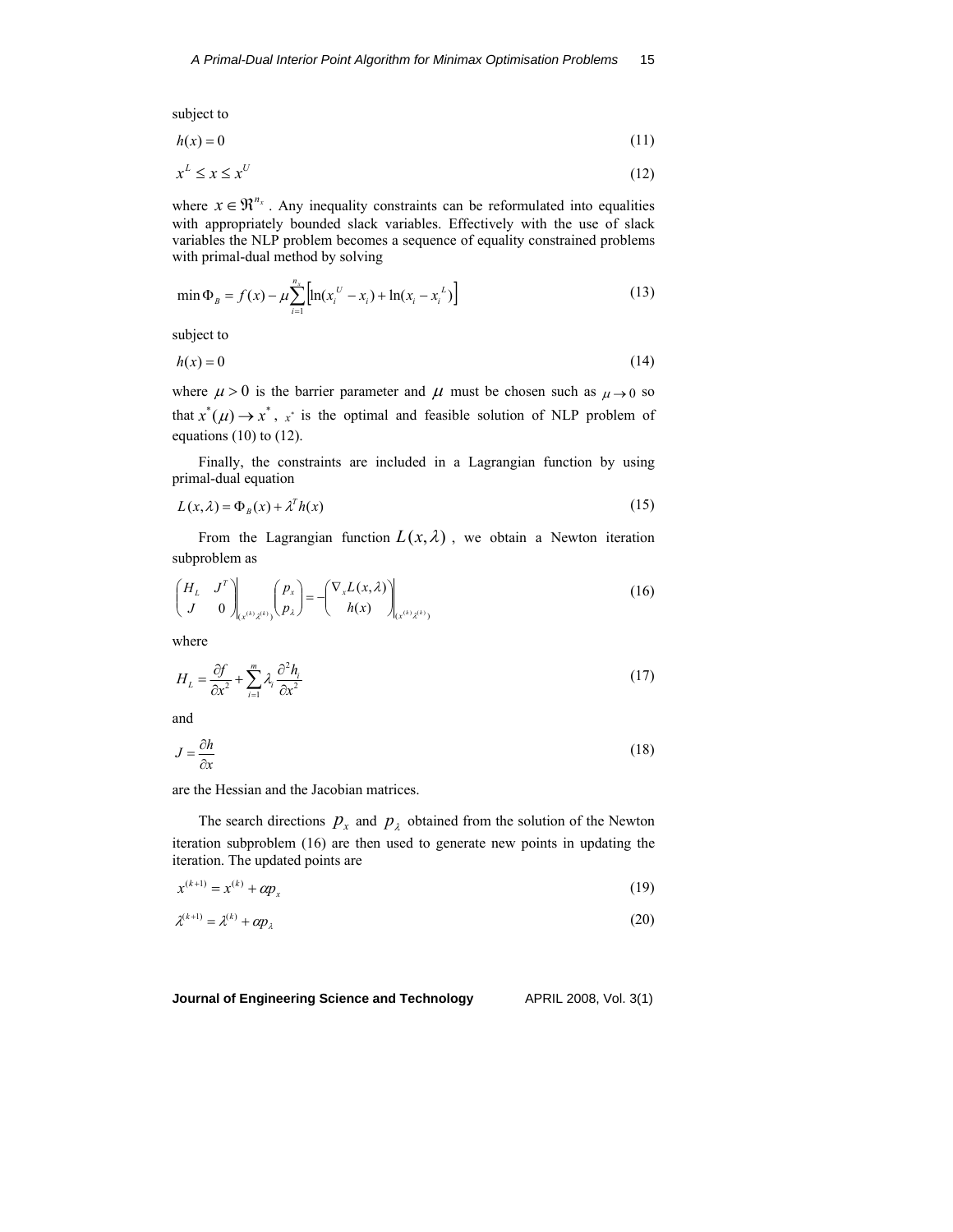#### 16 *I. Ahmad and V. Vassilidis*

and  $\alpha \in (0,1]$  is the step cutting size in a linesearch procedure. If the new solution found with  $x^{(k+1)}$  and  $\lambda^{(k+1)}$  is better than the previous solution with  $x^{(k)}$  and  $\lambda^{(k)}$  then the full stepsize  $\alpha = 1$  is accepted. Otherwise, backtracking procedure will take place where the stepsize is cut to  $\theta \alpha$  where  $0 < \theta < 1$ .

In this work, we are interested in using a novel line search method which was originally developed by Vassiliadis *et al.* [7] as a measure of accepting or rejecting the updated points as in equations (19) and (20) as well as to determine  $\alpha$ . The procedure is to be outlined next.

## **4. A Novel Non-Monotone Line Search Method for Constrained Optimisation**

In our case, we are focusing in using merit functions with a penalty parameter to decide on acceptance or rejection of a trial step size. For these, it is very important to choose a suitable representation to balance the objective function with the feasibility of the constraints in a constrained NLP problem.

We have chosen to use the exact  $l_1$ -penalty function, where it is represented as:

$$
\phi(x,r) = f(x) + \sum_{i=1}^{m} r |h_i(x)| \tag{21}
$$

where  $r$  is a positive penalty parameter and  $m$  is the number of equality constraints present. According to the theory of penalty functions [8], it does not require the penalty parameter *r* to grow to infinity as at *r* bigger than a threshold *r*, that is as if  $r > r$ ,  $\overline{r} = ||\lambda^*||$  ( $\lambda^*$  is the optimal Lagrange multiplier values associated with each equality constraint), this function will have the same minimum as the problem given in equations  $(10)$  to  $(12)$  [9, 10]. However, the

finite *r* is not know *a priori* and needs to be estimated and adjusted as well as it is unreliable except if *x* is in the neighbourhood of *x\** [11]. Too big a value of *r*  will overpenalise constraint satisfaction causing a severe impact to the line search procedure. Another common problem is the Maratos effect [12] where the convergence of the algorithm is slowed down even when the iterations are close to the optimal solution.

To solve the problem of unknown *r* and to counter Maratos effect, we are proposing a new line search method which we call the "Wildcat" line search. In our new "Wildcat" line search procedure, we implement non-monotonic line search using a penalty function with varying penalty parameter. It is based on an idea by Panier and Tits [13] who proposed a non-monotone line search technique coupled with SOC for constrained NLP problems to counter the Maratos effect. Here, the merit function is allowed to increase in certain iterations. The crucial parameter in a non-monotone technique is to keep the penalty parameter constant, as otherwise the value will be dissimilar subject to changes of its value. Furthermore, the penalty merit function scheme must be able to update the parameter to reflect the behaviour of Lagrange multiplier; with delay mechanism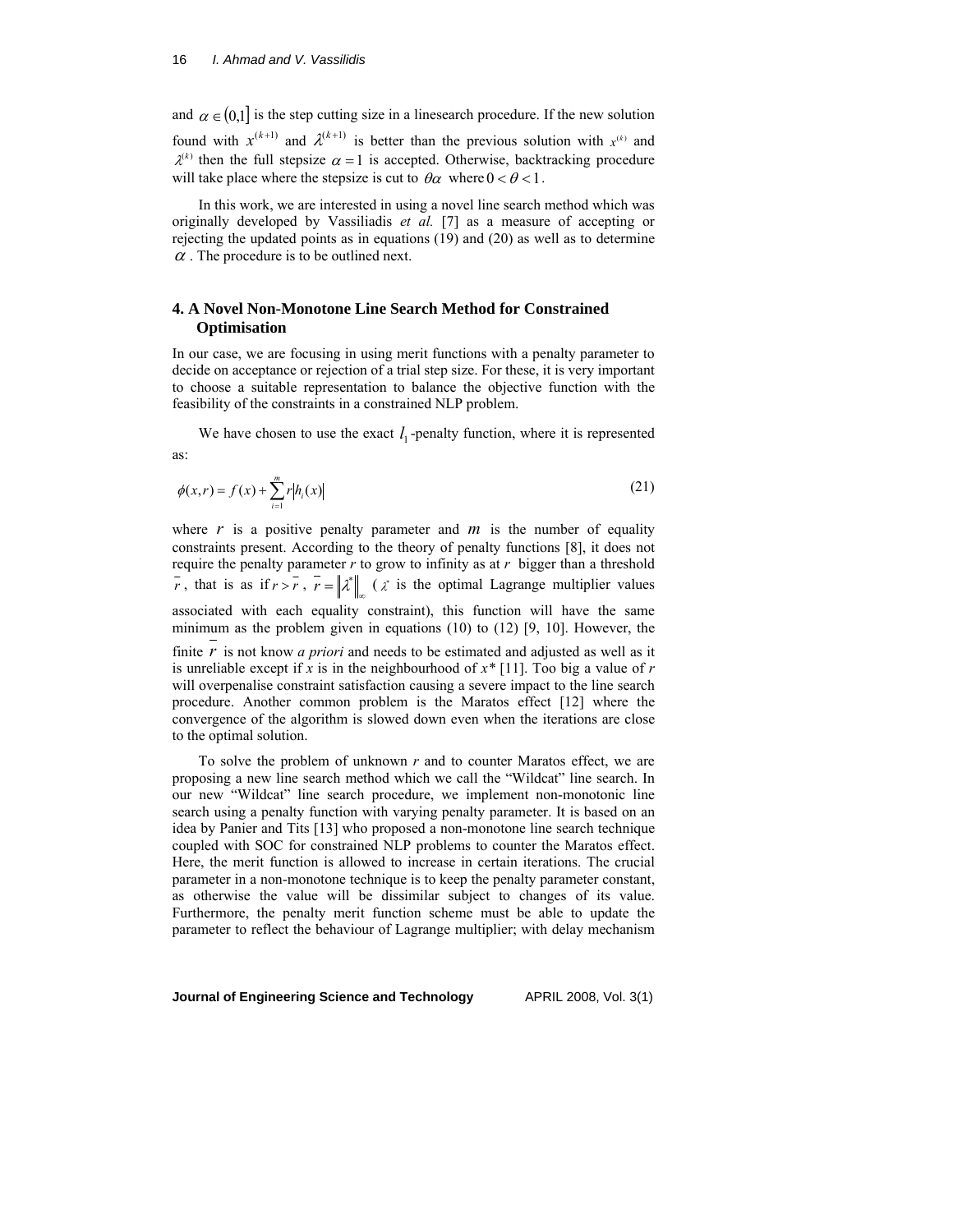if the Lagrange multiplier to be decreased, and immediately if it is to be increased.

Our proposed Wildcat line search technique is a coarse-grained nonmonotone line search scheme [7]. The procedure is:

**Descretise the possible range of penalty parameters** between the highest and lowest meaningful number  $(10^{-16}$  to  $10^{16})$  in coarse grain as

$$
P_i = 10^{-16+i0.1}, \quad i = 0, 1, 2, \dots, n_p \tag{22}
$$

where  $n_p$  is the number of penalty parameter levels,  $n_p = 320$ .

**Store**  $n_H$  **past values** in each penalty parameter level as

$$
H_{ij}, \quad j = 1, 2, \dots, n_h, \quad i = 1, 2, \dots, n_p \tag{23}
$$

with a relaxed initialisation by setting

$$
H_{ij} = \Phi_B(x) + \sum_{k=1}^{n_b} |h_k(x)| + \omega \max \left[ 1, \Phi_B(x) + P_i \sum_{k=1}^{n_b} |h_k(x)| \right],
$$
  
\n
$$
j = 1, 2, ..., n_h, \quad i = 1, 2, ..., n_p
$$
\n(24)

 $\omega$  used throughout this work is set to  $\omega$  = 0.001.

**Select an operating level**  $i$  where the operating merit function will be activated for comparison at each iteration. The selection implementation used is

$$
\hat{i} = \left\{ \arg\min_{i \in \{1, 2, \dots, n_p\}} P_i : \max\left\{ \left\| \lambda^{(k)} \right\|_{\infty}, \left\| \lambda^{(k)} + p_{\lambda} \right\|_{\infty} \right\} < P_i \right\} \tag{25}
$$

with the infinity norm  $l_{\infty}$  used to measure the Lagrange multiplier values as it is the dual norm of the  $l_1$  norm used in the exact penalty merit function. The "operating" merit function becomes

$$
\phi(x; P_{\hat{i}}) = \Phi_B(x) + P_{\hat{i}} \sum_{k=1}^{n_h} |h_k(x)| \tag{26}
$$

**Accept the step** if the primal direction is a descent direction for the merit function

$$
\frac{D\phi}{Dx}\bigg|_{x,P_i} p_x < 0\tag{27}
$$

The non-differentiability of the absolute values is dealt as used by Mahdavi-Amiri and Bartels [14] with

$$
\frac{D\phi}{Dx}\bigg|_{x,P_i} = P_i \sum_{\substack{k=1 \ k \neq \{h_k(x)|>v_r\}}} \text{sgn}(h_K(x)) \frac{\partial h_k}{\partial x}\bigg|_{x}
$$
\n<sup>(28)</sup>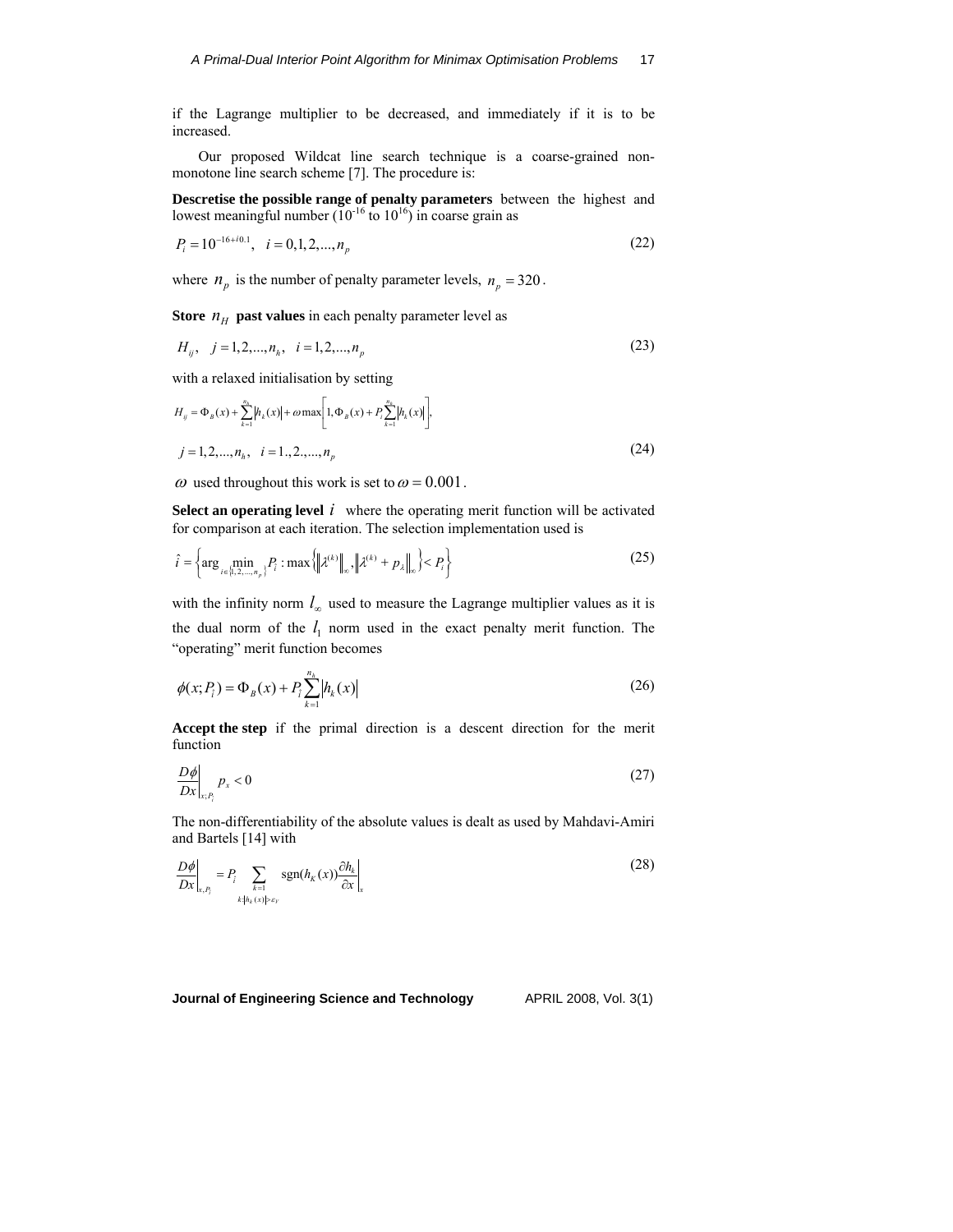#### 18 *I. Ahmad and V. Vassilidis*

 $\mathcal{E}_V = \mathcal{E}_F$  where  $\mathcal{E}_F$  is the feasibility tolerance for satisfaction of the constraints at the solution. The Armijo's non-monotone acceptance criterion [15] is used to decide on acceptance where

$$
\phi\big(x^{(k)} + \alpha p_x; P_i\big) \le \max(H_i) + \alpha \sigma \frac{D\phi}{Dx}\bigg|_{x; P_i} p_x \tag{29}
$$

with the stepsize  $\alpha$  set to  $\alpha = \alpha/2$  and a parameter  $\sigma < 1$  where we are using  $\sigma = 10^{-6}$ . Levenberg-Marquardt scheme will be applied if the criterion (27) is not fulfilled. The Lagrangian Hessian block of the Lagrange-Newton matrix is incremented by adding  $10^{-6}$  initially and a factor of 10 consecutively until the descent condition is met.

**Implement second-order correction (SOC) steps** as in the work of Wachter and Biegler [16] every time a step size not accepted before backtracking procedure to counter the Maratos effect. The number of maximum SOC steps allowed is  $N_{\text{max}}^{SOC}$ .

**Update the history lists** for all parameter values after a step is accepted.

The Wildcat line search is implemented in a sparse NLPOPT1 solver which is based on primal-dual interior point method as described earlier. All the programming and tests were done using Mathematica<sup>TM</sup> version 5.0. Mathematica is an intuitive, equation based optimisation model description modeling interface and is capable to handle parsing and translation. The evaluation of first and second derivatives given are exact and in sparse format using symbolic incidencedriven differentiation. A feature within the platform of Mathematica<sup>TM</sup> 5.0 allows symbolic vector expressions to be compiled on-the-fly in memory to increase the processing speed for large realistic problems with speeds approaching those of FORTRAN or C++. Further details of the implementation can be found in our paper [7].

### **5. Minimax Optimisation Case Studies and Computational Results**

In this section we present a number of selected case studies that have been solved with NLPOPT1 using the new line search algorithm. The case studies are all extracted from Luksan and Vlcek's Test Problems for Nonsmooth Unconstrained and Linearly Constrained Optimisation [17]. All the problems are solved using the Pentium IV 224 MB RAM and 1.19 GHz CPU clock. We have grouped the case studies into Type I and Type II problems, where Type I consists of normal minimax problems of cases 1 to 18 and Type II the Chebyshev minimax problems of cases 19 to 25 and are presented in the Appendix. There is several numbers of problems where we modified the structure of the problems to ease the parsing and translation in the solver. This will be noted in the Appendix as well where appropriate. The main parameter settings are as presented in Table 1 and any changes to the values outlined will be highlighted.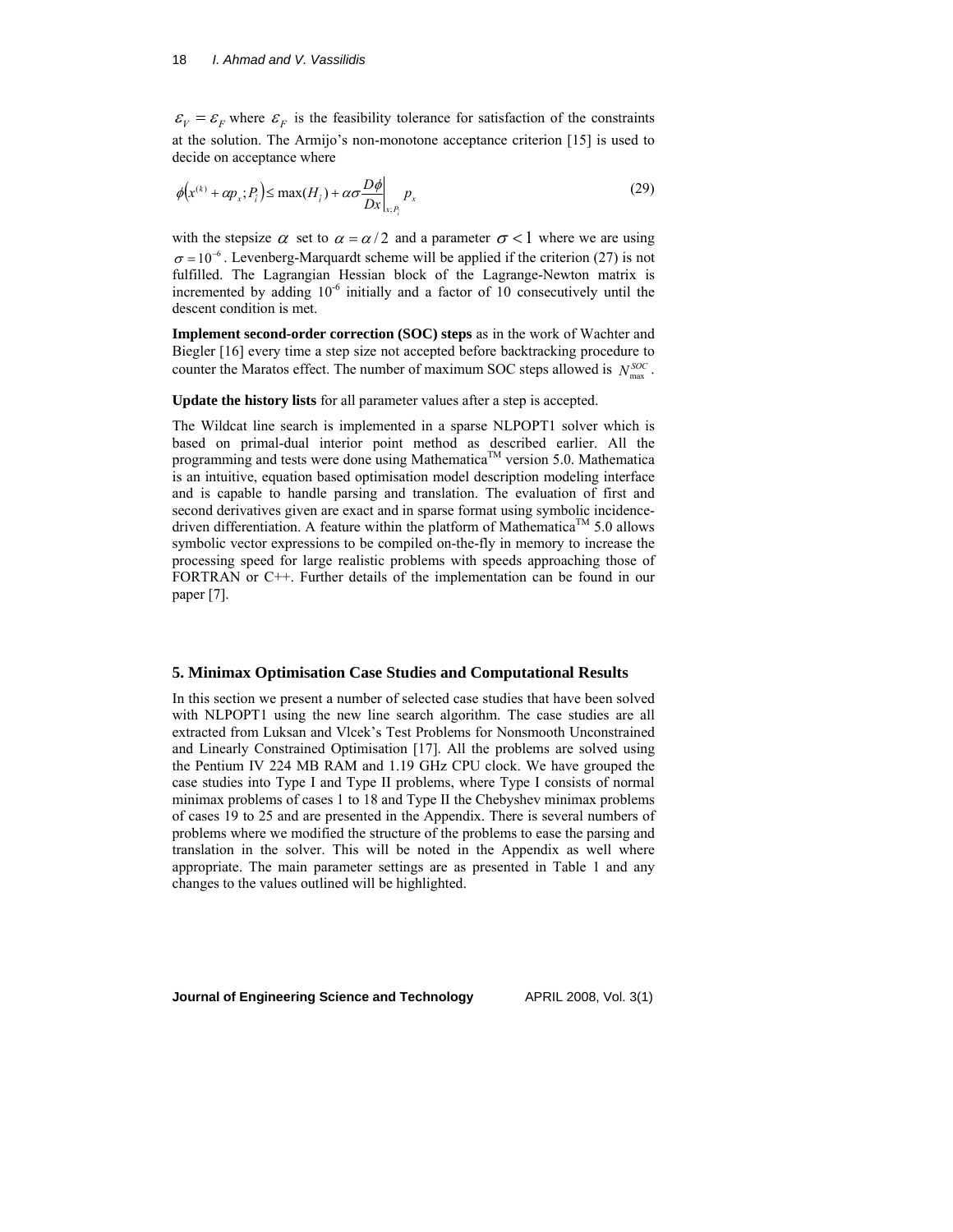| <b>Parameters</b>                  | <b>Symbols</b>                       | Values for Type I | <b>Values for</b><br><b>Type II</b> |
|------------------------------------|--------------------------------------|-------------------|-------------------------------------|
| No. of past values stored          | $n_{h}$                              | 5                 | 5                                   |
| <b>Feasibility tolerance</b>       | ${\cal E}_F$                         | $10^{-8}$         | $10^{-8}$                           |
| Lagrangian gradient norm tolerance | $\varepsilon_L$                      | $10^{-8}$         | $10^{-8}$                           |
| <b>Complimentarity tolerance</b>   | $\varepsilon_{\scriptscriptstyle C}$ | $10^{-10}$        | $10^{-16}$                          |
| Line start factor                  | $\omega$                             | $10^{-3}$         | $10^{-3}$                           |
| <b>Maximum number of SOC</b>       | $N^{SOC}$<br>max                     | $\overline{c}$    | $\overline{2}$                      |
| Initial barrier parameter          | $\mu_{\text{start}}$                 | 0.01              | 0.01                                |
| Barrier parameter reducing factor  | $\gamma_{\mu}$                       | 10                | 10                                  |
| <b>Initial Lagrange multiplier</b> | $\lambda_{i, \, 0}$                  | 1                 | 1                                   |

**Table 1. Parameters Setting for NLPOPT1.** 

The results for the optimisation procedure on the selected problems are reported in tabular form. Tables 2, 3 and 4 summarise the problem sizes. Numbers of variables, lower and upper bounds, non-zeros in Jacobian, non-zeros in Hessian and non-zeros in Lagrange-Newton overall matrix in these tables include the automatically generated slack variables for inequality constraints. Tables 5, 6, 7 and 8 give a concise overview of the solution statistics. For these tables, the number of NLP cycles is based on the equality-constrained (inner) problem solution, functions evaluations are calculated as number of NLP cycles + line searches + SOC cycles, Jacobian evaluations are calculated as number of Newton's + SOC cycles, Hessian evaluations are calculated as number of Newton's, and Hessian factorisation evaluations are calculated as number of Newton's + SOC cycles + Hessian correction cycles.

However there are a few case studies of interest that we would like to highlight further.

|                                                               |     |    |    |    | Case study number |    |     |     |     |
|---------------------------------------------------------------|-----|----|----|----|-------------------|----|-----|-----|-----|
| Number of                                                     |     |    |    |    |                   |    |     | 8   | 9   |
| <b>Variables</b>                                              |     | 6  |    | 10 | 9                 | 9  | 13  | 20  | 39  |
| <b>Constraints</b>                                            |     |    | 2  |    |                   |    |     | Q   | 18  |
| <b>Equality constraints</b>                                   |     |    |    |    | $\Omega$          |    |     |     |     |
| <b>Inequality constraints</b>                                 |     |    | າ  |    |                   |    |     | 9   | 18  |
| <b>Lower bounds</b>                                           |     |    |    |    |                   |    |     |     |     |
| <b>Upper bounds</b>                                           |     |    |    | h  |                   |    |     | 9   | 18  |
| <b>Linear constraints</b>                                     |     |    |    | 2  |                   |    |     |     |     |
| <b>Nonlinear constraints</b>                                  |     |    | ↑  |    |                   |    |     | Q   | 18  |
| Non-zeros in Jacobian                                         | 12. | 12 | 8  | 29 | 24                | 24 | 45  | 108 | 396 |
| <b>Non-zeros in Hessian</b>                                   | 8   | 6  |    | 12 | 9                 | 15 | 17  | 22  | 41  |
| <b>Non-zeros in Lagrange-</b><br><b>Newton overall matrix</b> | 32  | 30 | 23 | 70 | 57                | 63 | 107 | 238 | 833 |

**Table 2. Summary of the Problems Sizes (I).**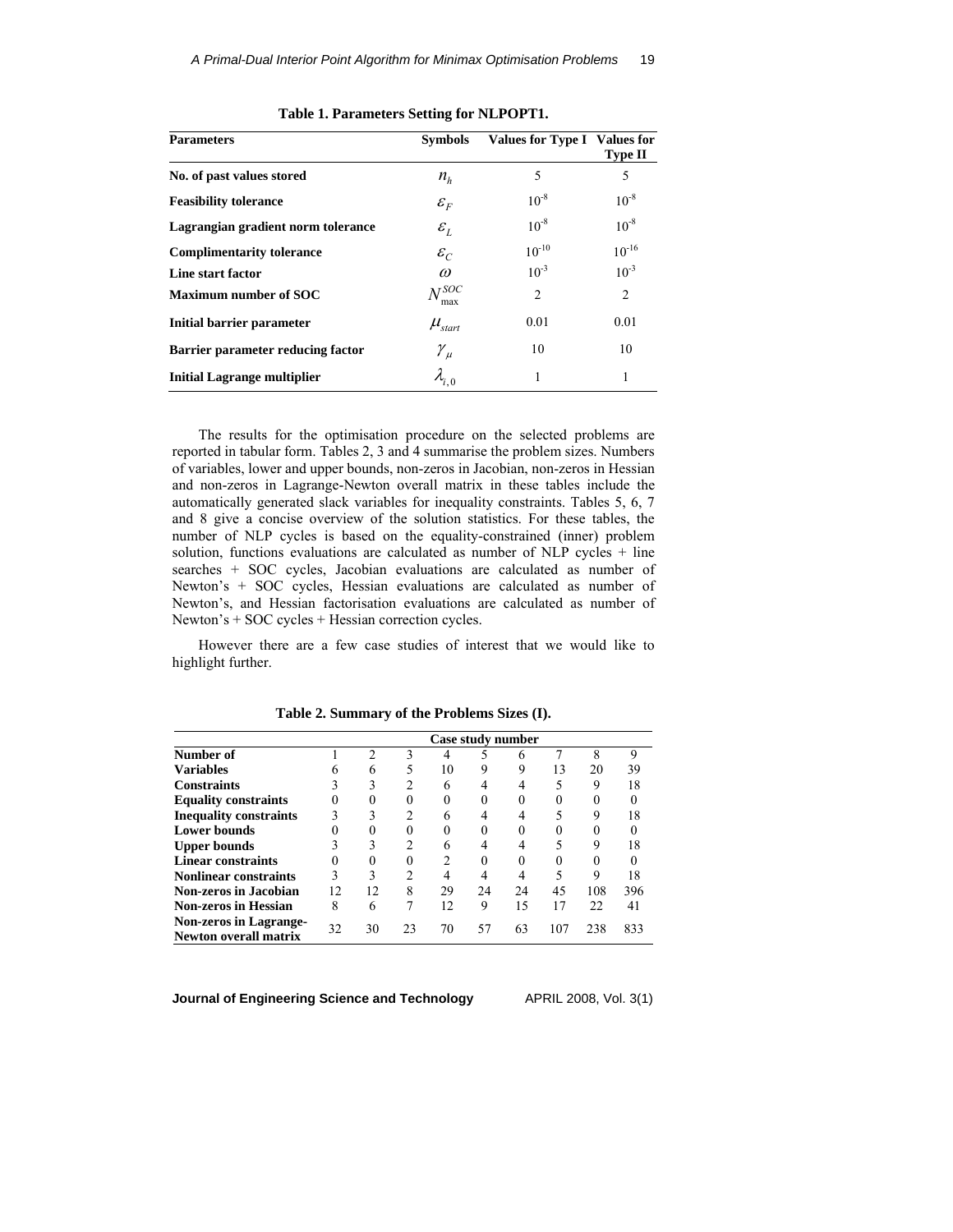| Table 3. Summary of the Problems Sizes (II). |  |  |  |  |
|----------------------------------------------|--|--|--|--|
|----------------------------------------------|--|--|--|--|

|                                                        | Case study number |    |    |    |      |      |             |     |  |
|--------------------------------------------------------|-------------------|----|----|----|------|------|-------------|-----|--|
| Number of                                              | 10                | 11 | 12 | 13 | 14   | 15   | 16          | 17  |  |
| <b>Variables</b>                                       | 22                |    |    |    | 178  | 57   | 20          | 39  |  |
| <b>Constraints</b>                                     | 10                |    | 4  | 4  | 172  | 49   | 9           | 18  |  |
| <b>Equality constraints</b>                            | 0                 | 0  | 0  | 0  | 2    | 41   |             |     |  |
| <b>Inequality constraints</b>                          | 10                |    | 4  |    | 170  | 8    | $\mathbf Q$ | 18  |  |
| <b>Lower bounds</b>                                    |                   |    |    | ↑  |      | 8    |             |     |  |
| <b>Upper bounds</b>                                    | 10                | 3  | 3  | 3  | 163  | 8    | 9           | 18  |  |
| <b>Linear constraints</b>                              |                   |    |    |    | 9    | 9    | 3           |     |  |
| <b>Nonlinear constraints</b>                           | 10                | 3  | 3  | 3  | 163  | 40   | 6           | 14  |  |
| Non-zeros in Jacobian                                  | 130               | 13 | 13 | 13 | 1490 | 424  | 87          | 328 |  |
| <b>Non-zeros in Hessian</b>                            | 22                | 9  | 9  | 9  | 178  | 753  | 22          | 41  |  |
| Non-zeros in Lagrange-<br><b>Newton overall matrix</b> | 282               | 35 | 35 | 35 | 3158 | 1601 | 196         | 697 |  |

# **Table 4. Summary of the problems sizes (III).**

|                               | Case study number |          |     |     |          |          |     |          |  |
|-------------------------------|-------------------|----------|-----|-----|----------|----------|-----|----------|--|
| Number of                     | 18                | 19       | 20  | 21  | 22       | 23       | 24  | 25       |  |
| <b>Variables</b>              | 16                | 97       | 67  | 38  | 89       | 68       | 69  | 96       |  |
| <b>Constraints</b>            | 7                 | 76       | 63  | 33  | 84       | 63       | 63  | 90       |  |
| <b>Equality constraints</b>   | 0                 | $\Omega$ | 21  | 11  | 42       | 21       | 21  | 30       |  |
| <b>Inequality constraints</b> |                   | 76       | 42  | 22  | 42       | 42       | 42  | 60       |  |
| <b>Lower bounds</b>           | 8                 | 10       |     |     | $\Omega$ | $\Omega$ |     | $\Omega$ |  |
| <b>Upper bounds</b>           | 15                | 76       | 42  | 22  | 42       | 42       | 42  | 60       |  |
| <b>Linear constraints</b>     | 4                 | $\Omega$ | 43  | 22  | 63       | 42       | 43  | 60       |  |
| <b>Nonlinear constraints</b>  | 3                 | 76       | 20  | 11  | 21       | 21       | 20  | 30       |  |
| Non-zeros in Jacobian         | 37                | 1672     | 207 | 121 | 273      | 231      | 248 | 360      |  |
| <b>Non-zeros in Hessian</b>   | 38                | 97       | 73  | 84  | 89       | 72       | 189 | 216      |  |
| <b>Non-zeros in Lagrange-</b> |                   |          |     |     |          |          |     |          |  |
| Newton overall matrix         | 112               | 3441     | 487 | 326 | 635      | 534      | 685 | 936      |  |

## **Table 5. Summary of the solution statistics (I).**

|                                             |          |              |          | Case study number |          |          |           |
|---------------------------------------------|----------|--------------|----------|-------------------|----------|----------|-----------|
|                                             | 1        | $\mathbf{2}$ | 3        | 4                 | 5        | 6        | 7         |
| <b>Translation time (s)</b>                 |          | 0.02         | 0.02     | 0.01              | $\theta$ | 0.06     | 0.04      |
| Solution time (s)                           | 0.76     | 1.21         | 2.46     | 0.91              | 0.93     | 1.25     | 1.11      |
| <b>Optimal objective</b>                    | 1.952225 | $\theta$     | $\Omega$ | 3.599719          | -44      | $-44$    | 680.63006 |
| <b>Reported best</b><br>objective           | 1.952225 | $\theta$     | $\theta$ | 3.599719          | $-44$    | $-44$    | 680.63006 |
| $\  \lambda^* \ $                           | 0.5696   | 0.5025       | 0.5000   | 0.8767            | 0.7000   | 0.7000   | 0.8492    |
| <b>Final penalty</b><br>parameter used      | 0.6310   | 0.6310       | 0.5012   | 1.0000            | 0.7943   | 0.7943   | 1.0000    |
| <b>NLP</b> cycles                           | 9        | 9            | 9        | 9                 | 9        | 9        | 9         |
| Newton's cycles                             | 29       | 26           | 74       | 23                | 24       | 30       | 30        |
| Line search cycles                          | 23       | 22           | 88       | 16                | 18       | 25       | 25        |
| <b>SOC</b> cycles                           | 0        | ı            | 32       | $\theta$          |          | 4        | 5         |
| <b>Hessian corrections</b>                  | 0        | 5            | $\Omega$ | $\Omega$          | $\theta$ | $\theta$ | $\theta$  |
| <b>Function evaluations</b>                 | 32       | 32           | 129      | 25                | 28       | 38       | 39        |
| Jacobian evaluations                        | 29       | 27           | 106      | 23                | 25       | 34       | 35        |
| <b>Hessian evaluations</b>                  | 29       | 26           | 74       | 23                | 24       | 30       | 30        |
| <b>Hessian factorisation</b><br>evaluations | 29       | 32           | 106      | 23                | 25       | 34       | 35        |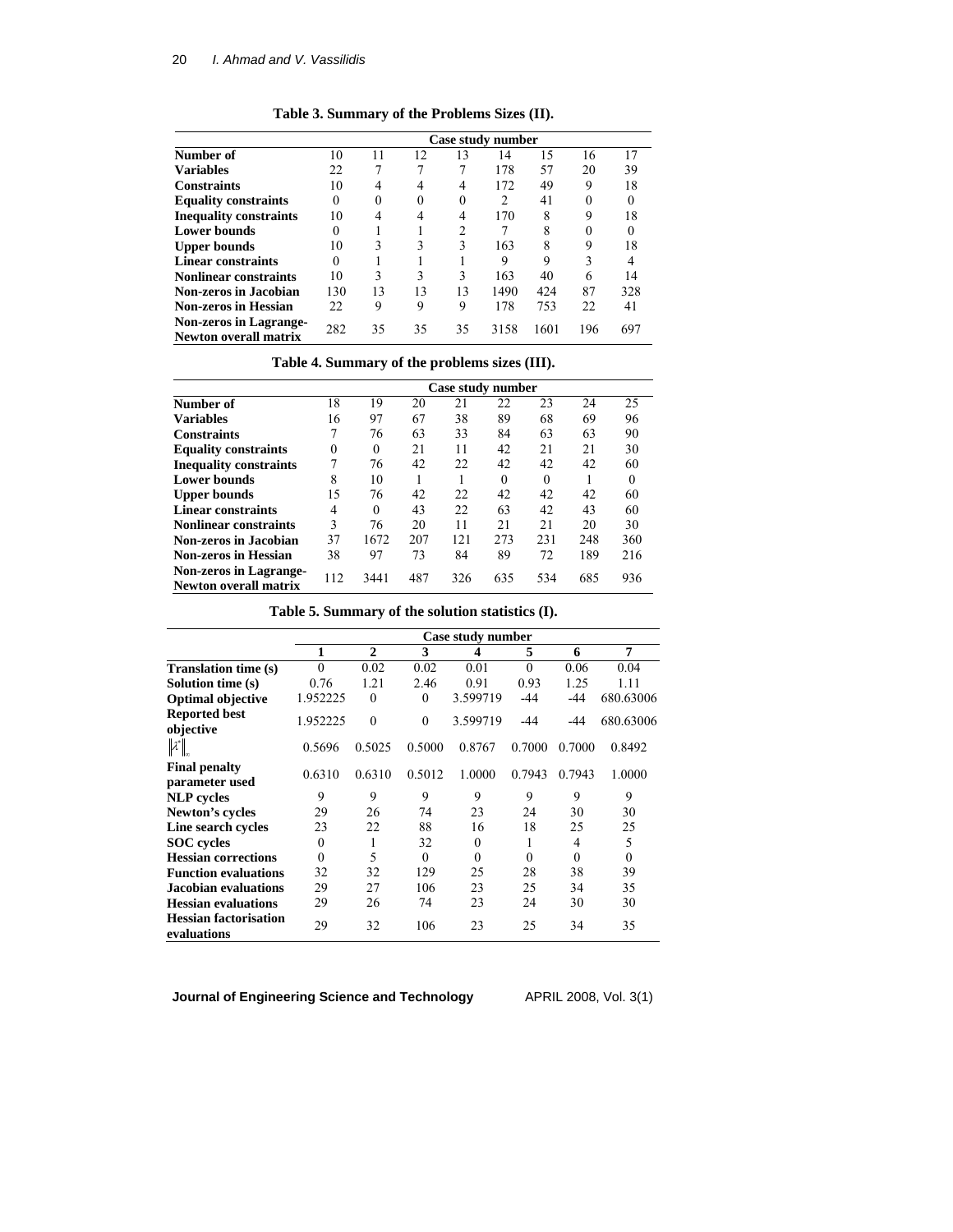|                                                |              |           |          | Case study number                                 |                        |              |
|------------------------------------------------|--------------|-----------|----------|---------------------------------------------------|------------------------|--------------|
|                                                | 8            | 9         | 10       | 11                                                | 12                     | 13           |
| <b>Translation time</b><br>(s)                 | 0.08         | 0.51      | 0.31     | 0.01                                              | 0.01                   | 0.01         |
| Solution time (s)                              | 1.34         | 2.09      | 2.48     | 1.31                                              | 1.45                   | 1.90         |
| <b>Optimal objective</b>                       | 24.30621     | 133.72990 | 3.70348  |                                                   | $-0.389659 - 0.330357$ | $-0.448911$  |
| <b>Reported best</b><br>objective              | 24.30621     |           |          | 133.72825 261.08258 -0.389659 -0.330357 -0.448911 |                        |              |
| $\  \lambda^* \ _n$                            | 0.5813       | 0.4769    | 0.7243   | 0.5854                                            | 1.0000                 | 1.6126       |
| <b>Final penalty</b><br>parameter used         | 0.6310       | 0.5012    | 0.7943   | 0.6310                                            | 1.0000                 | 1.9953       |
| <b>NLP</b> cycles                              | 9            | 9         | 9        | 9                                                 | 9                      | 9            |
| Newton's cycles                                | 30           | 33        | 39       | 29                                                | 27                     | 34           |
| Line search cycles                             | 26           | 35        | 32       | 21                                                | 20                     | 28           |
| <b>SOC</b> cycles                              | $\theta$     | 12        | $\theta$ | $\Omega$                                          | $\theta$               | $\Omega$     |
| <b>Hessian</b><br>corrections                  | $\mathbf{0}$ | $\theta$  | $\theta$ | $\theta$                                          | $\mathbf{0}$           | $\mathbf{0}$ |
| <b>Function</b><br>evaluations                 | 35           | 56        | 41       | 30                                                | 29                     | 37           |
| <b>Jacobian</b><br>evaluations                 | 30           | 45        | 39       | 29                                                | 27                     | 34           |
| <b>Hessian</b><br>evaluations                  | 30           | 33        | 39       | 29                                                | 27                     | 34           |
| <b>Hessian</b><br>factorisation<br>evaluations | 30           | 45        | 39       | 29                                                | 27                     | 34           |

**Table 6. Summary of the solution statistics (II).** 

| Table 7. Summary of the solution statistics (III). |  |
|----------------------------------------------------|--|
|----------------------------------------------------|--|

|                                               |                |                |           | Case study number |              |          |
|-----------------------------------------------|----------------|----------------|-----------|-------------------|--------------|----------|
|                                               | 14             | 15             | 16        | 17                | 18           | 19       |
| <b>Translation time</b><br>(s)                | 12.67          | 37.02          | 0.071     | 0.45              | $\mathbf{0}$ | 0.88     |
| Solution time (s)                             | 23.07          | 4.477          | 1.40      | 2.52              | 1.74         | 8.15     |
| <b>Optimal objective</b>                      | 0.040133       | $\theta$       | 24.306209 | 133.72828         | 7049.248     | 0.506948 |
| <b>Reported best</b><br>objective             | 0.101831       | $\theta$       | 24.306209 | 133.72828         | 7049.248     | 0.506948 |
| $\left\Vert \mathcal{X}\right\Vert _{\infty}$ | 0.3518         | 0.3384         | 1.7165    | 1.7038            | 5210.67      | 0.0736   |
| <b>Final penalty</b><br>parameter used        | 0.3981         | 1.0000         | 1.9953    | 1.9953            | 6309.57      | 0.0794   |
| <b>NLP</b> cycles                             | 9              | 9              | 9         | 9                 | 9            | 15       |
| Newton's cycles                               | 40             | 33             | 31        | 40                | 32           | 53       |
| Line search cycles                            | 33             | 36             | 26        | 35                | 37           | 44       |
| <b>SOC</b> cycles                             | $\overline{2}$ | 17             | 1         | 6                 | 24           | 11       |
| <b>Hessian</b><br>corrections                 | $\overline{2}$ | $\overline{2}$ | $\theta$  | $\theta$          | $\theta$     | $\theta$ |
| <b>Function</b><br>evaluations                | 44             | 62             | 36        | 50                | 70           | 70       |
| <b>Jacobian</b><br>evaluations                | 42             | 50             | 32        | 46                | 56           | 64       |
| <b>Hessian</b><br>evaluations                 | 40             | 33             | 31        | 40                | 32           | 53       |
| <b>Hessian</b><br>factorisation eval.         | 44             | 52             | 32        | 46                | 56           | 64       |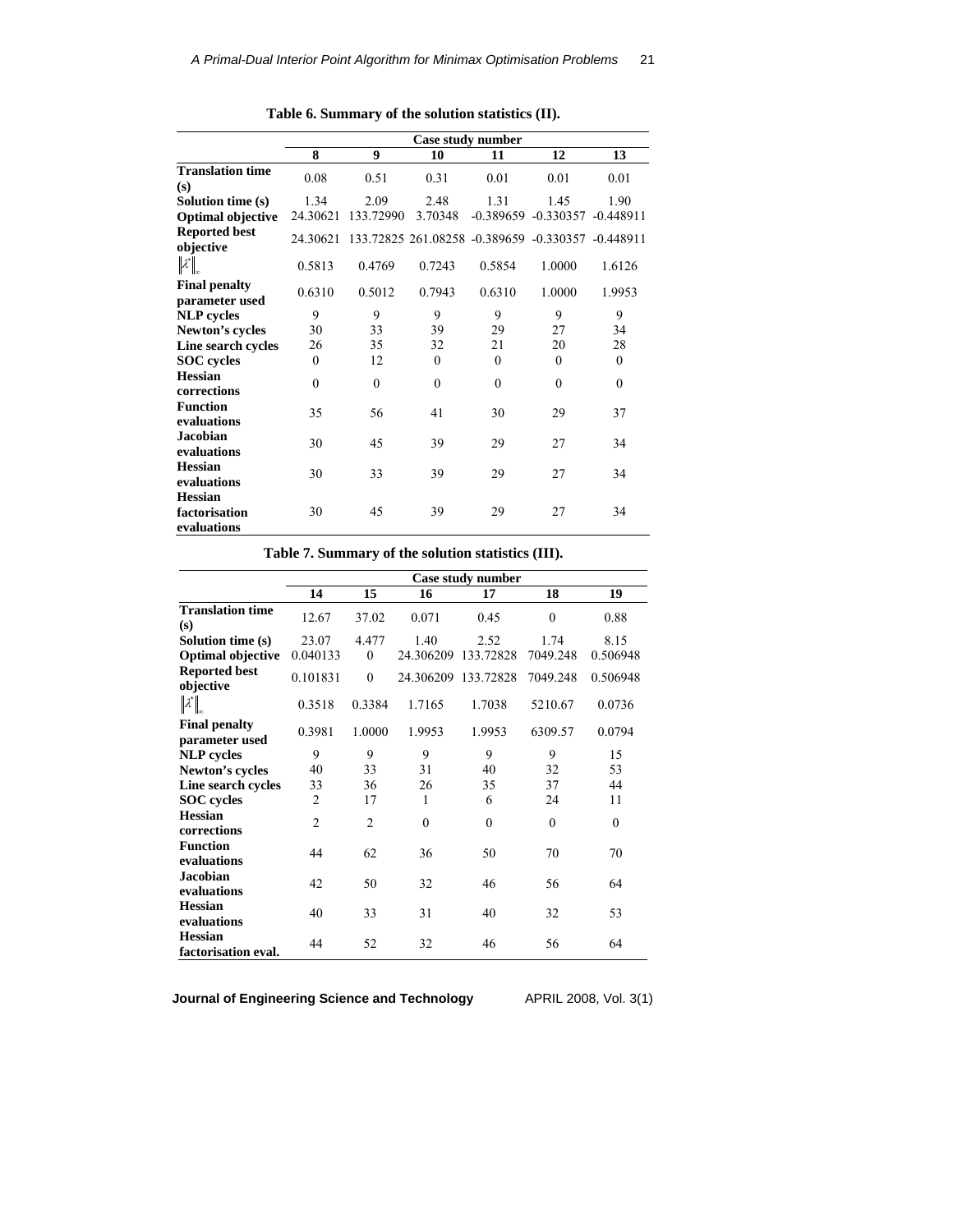|                                                |          |          |          | Case study number |              |              |
|------------------------------------------------|----------|----------|----------|-------------------|--------------|--------------|
|                                                | 20       | 21       | 22       | 23                | 24           | 25           |
| <b>Translation time</b><br>(s)                 | 0.26     | 0.08     | 0.19     | 0.20              | 0.17         | 0.22         |
| Solution time (s)                              | 5.63     | 1.89     | 7.71     | 5.54              | 3.91         | 7.07         |
| <b>Optimal objective</b>                       | 0.004202 | 0.008084 | 0.002636 | 0.002016          | 0.000122     | 0.022340     |
| <b>Reported best</b><br>objective              | 0.004202 | 0.008084 | 0.002636 | 0.002016          | 0.000122     | 0.022340     |
| $\ \lambda^*\ _{_\infty}$                      | 0.3248   | 1.2362   | 0.6499   | 0.2906            | 0.2905       | 0.2645       |
| <b>Final penalty</b><br>parameter used         | 0.3981   | 1.2589   | 0.7943   | 0.3162            | 0.3162       | 0.3162       |
| <b>NLP</b> cycles                              | 15       | 16       | 15       | 15                | 15           | 15           |
| Newton's cycles                                | 45       | 43       | 57       | 52                | 35           | 48           |
| Line search cycles                             | 36       | 30       | 48       | 39                | 24           | 38           |
| <b>SOC</b> cycles                              | 11       | $\theta$ | 13       | $\overline{2}$    | 6            | 7            |
| <b>Hessian</b><br>corrections                  | $\theta$ | $\theta$ | $\theta$ | 5                 | $\mathbf{0}$ | $\mathbf{0}$ |
| <b>Function</b><br>evaluations                 | 62       | 46       | 78       | 56                | 45           | 60           |
| <b>Jacobian</b><br>evaluations                 | 56       | 43       | 70       | 54                | 41           | 55           |
| <b>Hessian</b><br>evaluations                  | 45       | 43       | 57       | 52                | 35           | 48           |
| <b>Hessian</b><br>factorisation<br>evaluations | 56       | 43       | 70       | 59                | 41           | 55           |

**Table 8. Summary of the solution statistics (IV).** 

### *Highlight I: Problem 10 (Polak 3)*

This case study is of particular interest as we managed to find a better solution than previously reported by Luksan and Vlcek [17]. The problem formulation is as presented in the Appendix.

From the experiment, it is found that NLPOPT1 with Type I solver parameter settings as in Table 1 was able to solve the problem effectively. We found a new optimal solution of 3.70348 as compared to 261.08258 by Luksan and Vlcek [17]. The starting values and the optimum values obtained are as detailed in Table 9.

To show the computational details from the exercise, some convergence plots and run details are included. The convergence plots are as in Figures 1, 2 and 3. The details of the run are presented in Tables 3 and 6.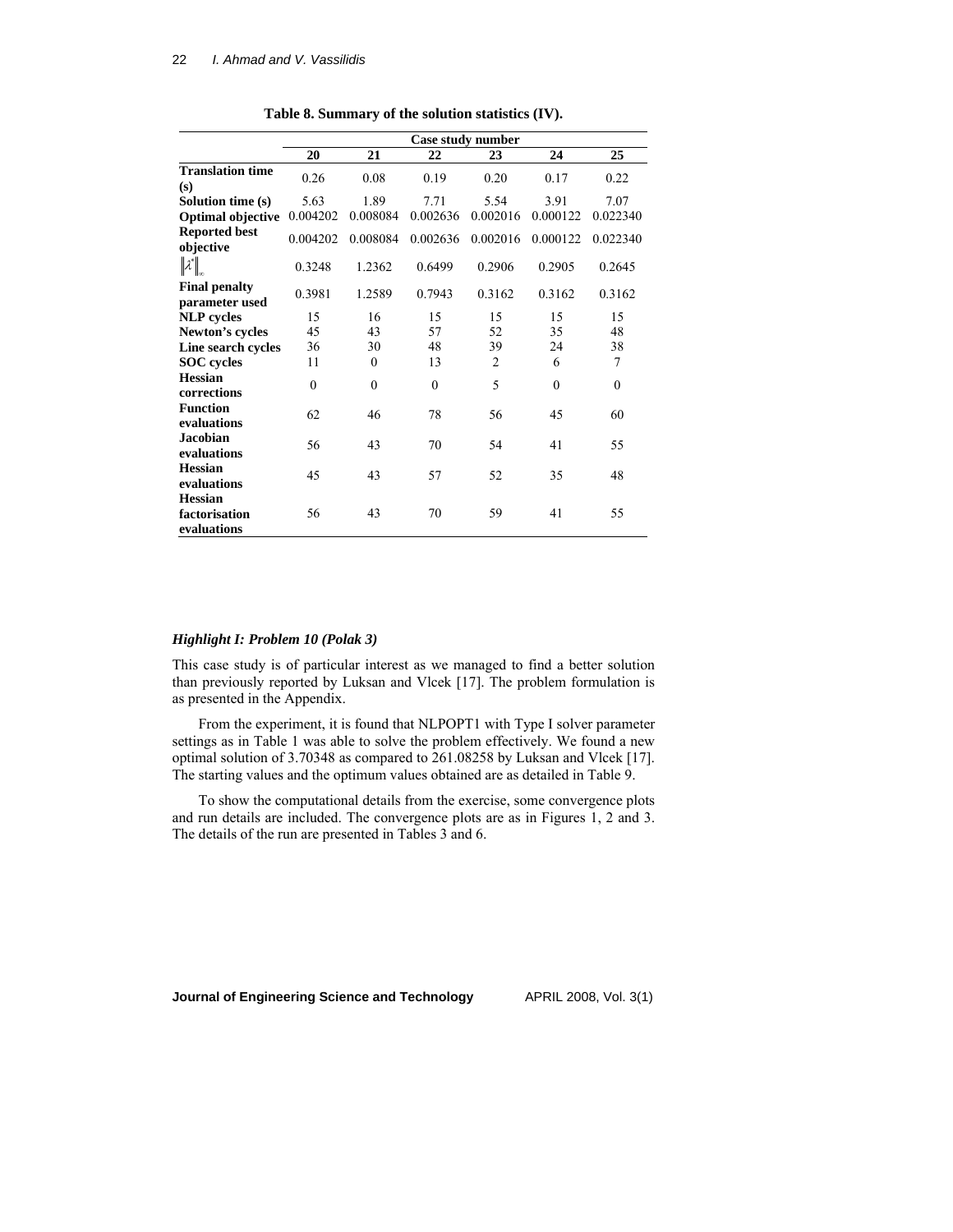

**Fig. 1. Objective Function versus Constraint Norm Plot for Problem 10.**



**Fig. 2. Penalty Function Evolution Plot for Problem 10.** 



**Fig. 3. Penalty Parameter Evolution for Problem 10.**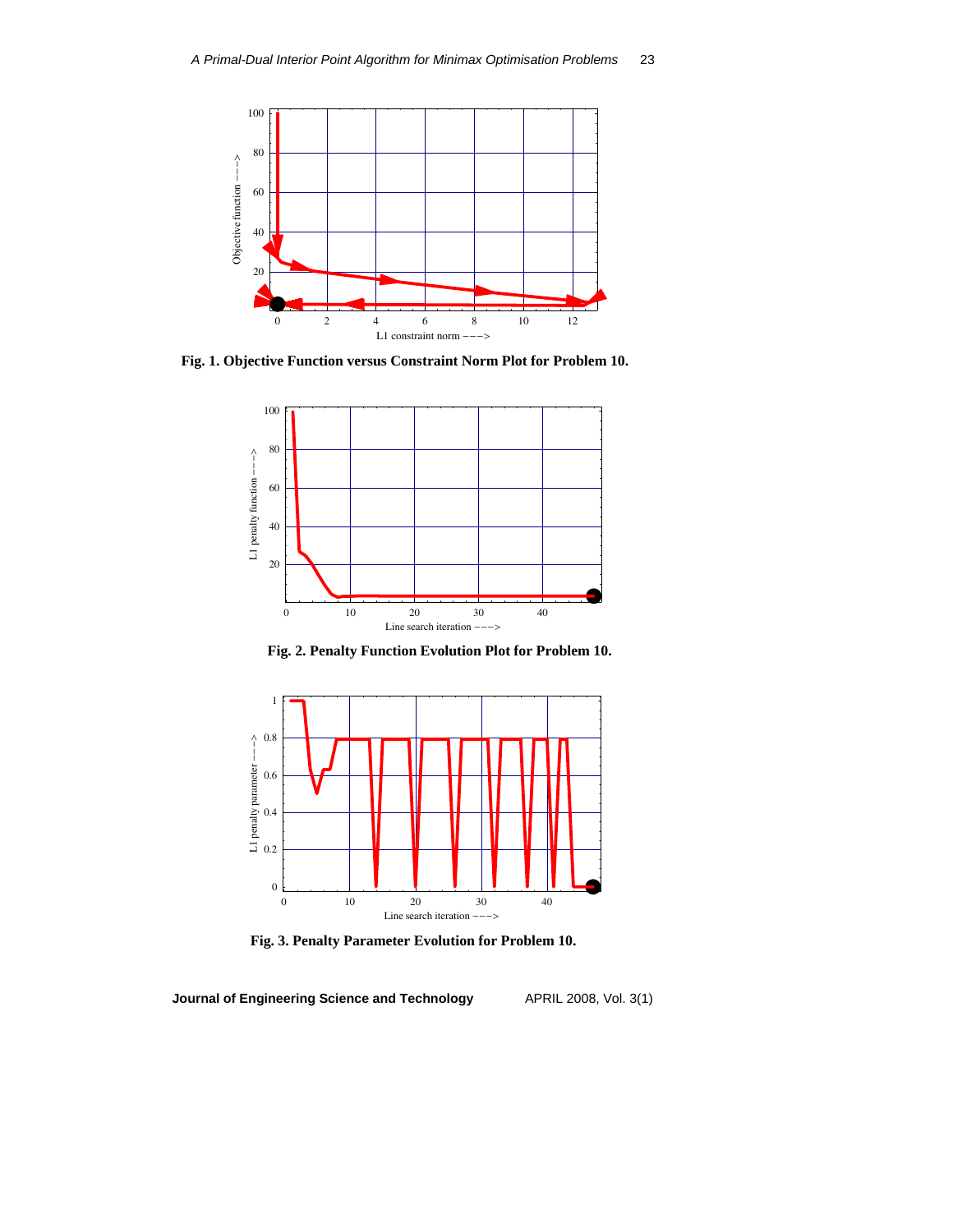|                          |                                                                  | $x_{1}$     | $x_{2}$ | $x_{3}$     | $x_4$      | $x_{5}$  | $x_{\scriptscriptstyle 6}$ |  |
|--------------------------|------------------------------------------------------------------|-------------|---------|-------------|------------|----------|----------------------------|--|
|                          | <b>Starting value</b>                                            |             |         |             |            |          |                            |  |
|                          | Optimum value 0.01245 0.29069 -0.33461 -0.12645 0.23281 -0.27654 |             |         |             |            |          |                            |  |
|                          | $x_{\tau}$                                                       | $x_{\rm g}$ |         | $x_{\rm o}$ | $x_{10}$   | $x_{11}$ | ε                          |  |
| <b>Starting</b><br>value | 1                                                                |             |         |             |            |          | 100                        |  |
| Optimum<br>value         | $-0.16658$                                                       | 0.22909     |         | $-0.18291$  | $-0.17044$ | 0.24018  | 3.70348                    |  |

**Table 9. Starting and optimum values for Problem 10.** 

In the tables to follow, the feasibility norm value used is  $|| \bullet ||_n$ . The line search iteration axes for the convergence plots are including all line searches, across all NLP and Newton's subproblems, along with NLP initial values. It is also important to note that for the penalty parameter evolution plots (e.g. Figure 3), 0 for the penalty parameter does not mean the penalty parameter is actually 0 at the specific iteration. It is a way to indicate the initialisation of a new NLP cycle.

#### *Highlight II: Problem 14 (MAD6)*

This is another problem that we would like to highlight as we managed to obtain a better optimal solution than reported by previous researchers. The problem formulation is as presented in the Appendix.

The problem was solved using the preset solver settings Type I given in Table 1, initial variables as in Table 10, and initial Lagrange multipliers for each constraint set as  $\lambda_i$ , *start* = 1.0.

Comparatively, the optimum objective value found with our NLPOPT1 is slightyly better than as obtained by Luksan [18] and Luksan and Vlcek [17] where we found  $F(x) = 0.040133$  as opposed to the one reported as  $F(x) = 0.101831$ . The new optimum values are as summarised in Table 10. The convergence plots are presented in Figures 4, 5 and 6 respectively. Finally, the summary of the sizes and the solution details can be found in Tables 3 and 7 respectively. In Figure 6, 0 is not a value but the initiatialisation of a new NLP.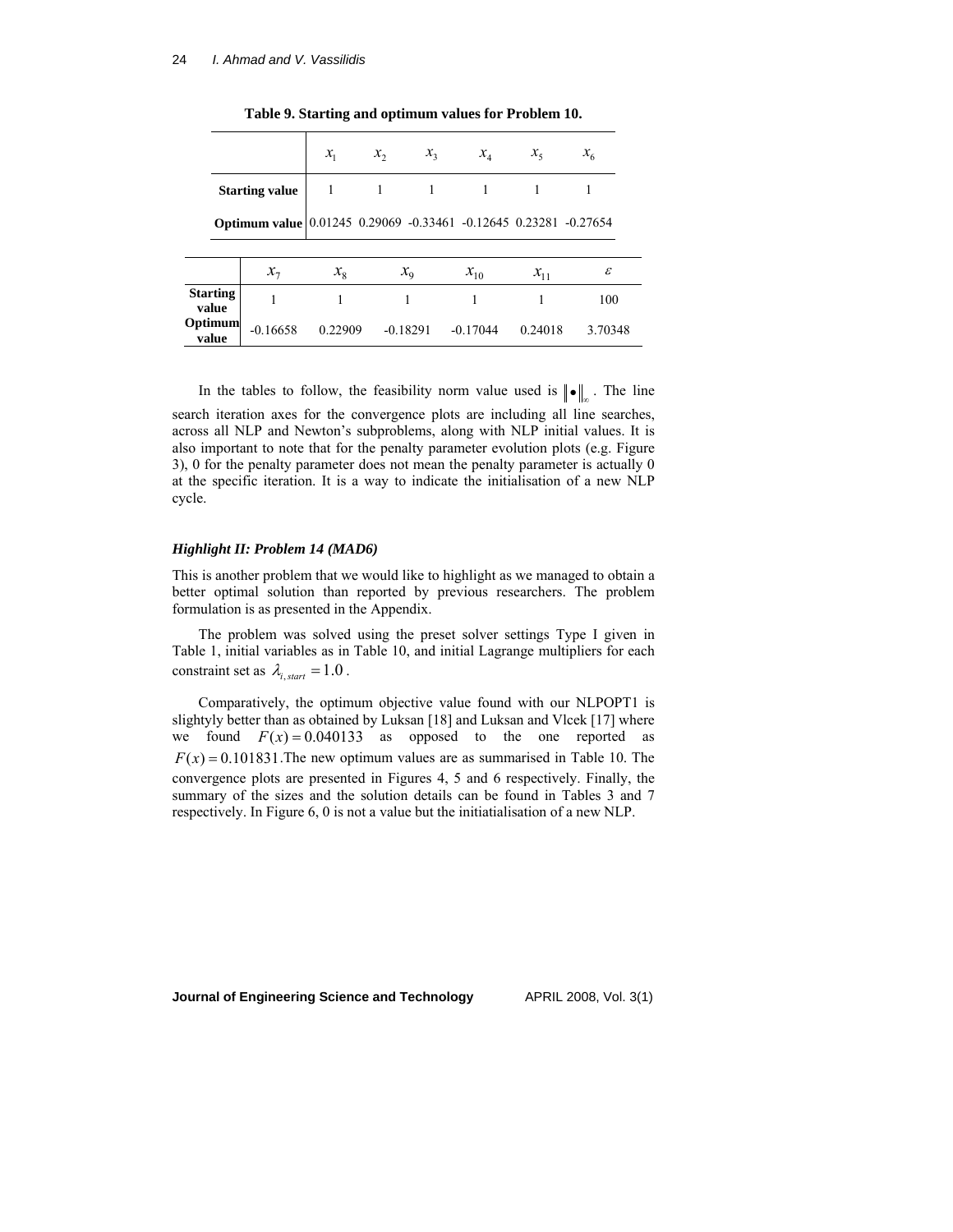

**Fig. 4. Objective Function versus Constraint Norm Plot for Problem 14.** 



**Fig. 5. Penalty Function Evolution for Problem 14.** 



**Fig. 6. Penalty Parameter Evolution for Problem 14.**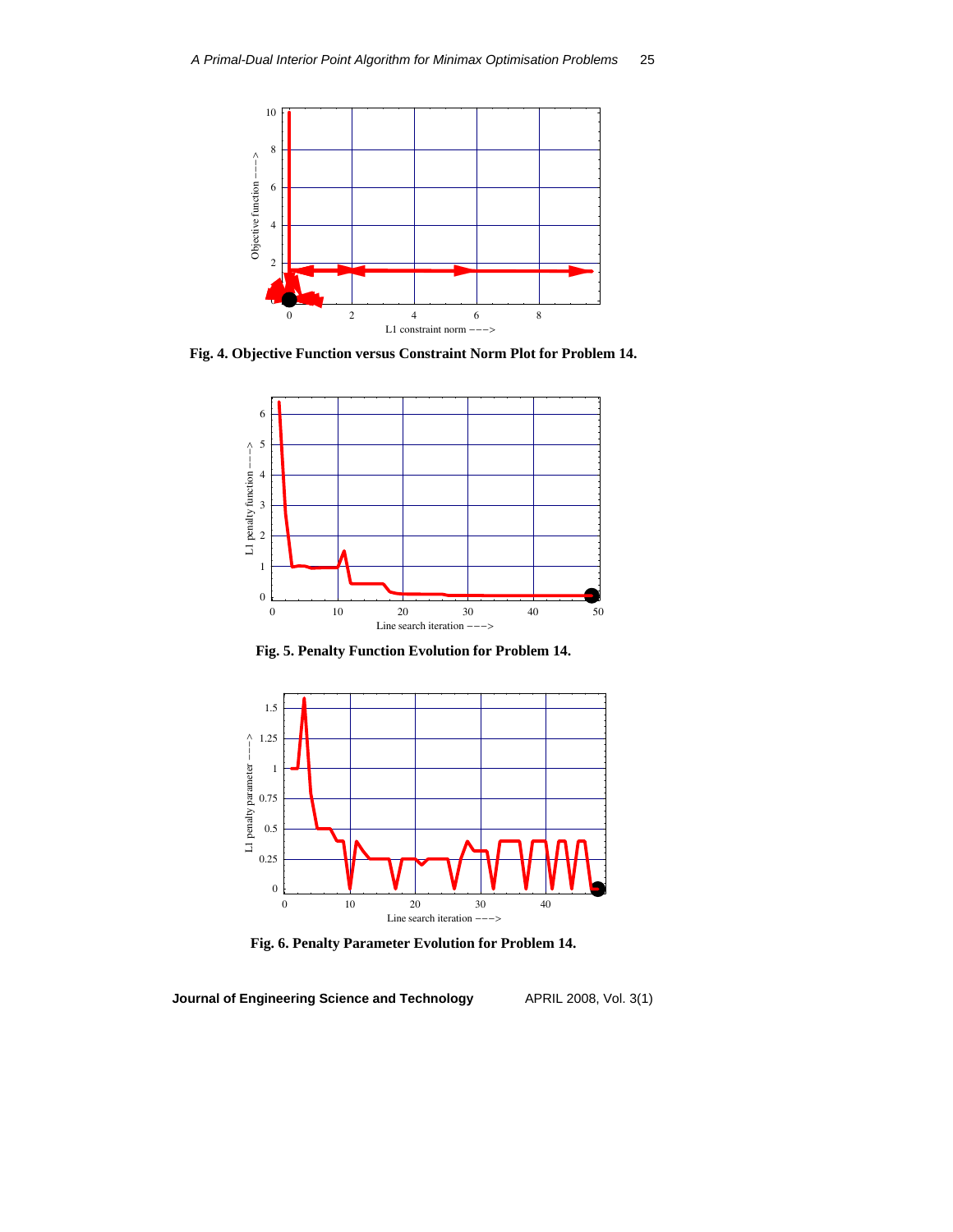|                       |       | $\lambda_{\alpha}$ | $\mathcal{X}_{\mathcal{D}}$ | $\mathcal{X}_{A}$ | $\mathcal{X}_{\varepsilon}$ | $\lambda_c$ | $\lambda$ |           |
|-----------------------|-------|--------------------|-----------------------------|-------------------|-----------------------------|-------------|-----------|-----------|
| <b>Starting value</b> | 0.5   |                    |                             | 2.0               | 2.5                         |             |           | 10.0      |
| Optimum value         | 0.595 | 0.995              | 1.467                       | 1.867             | 2.360                       | 2.867       | 3.500     | 0.0401331 |

**Table 10. Starting and Optimum Values for Problem 14.** 

### *Highlight III: Problem 22 (OET5)*

This third case study to be highlighted is chosen due to its slightly difficult converging behaviour. It took extra number of iterations before converging to the optimal solution. The problem formulation is as presented in the Appendix.

This is again solved using the Type I NLPOPT1 settings and initial dual variables as in Table 1. The starting  $\varepsilon$  used was  $\varepsilon_{start} = 9$ . Even with slightly more number of iterations in the initial NLP cycle, we managed to get an optimum solution which is as good as reported by Luksan and Vlcek [17] at  $F(x) = 2.6359735 \times 10^{-3}$ . The details of the computations are given in Figures 7, 8 and 9, and in Tables 4 and 8. Again, readers are reminded that the zeros observed in Figure 6 indicate the initialisation of a new NLP cycle, and not a value of the actual penalty parameter used.



**Fig. 7. Objective function against constraint norm plot for Problem 22.**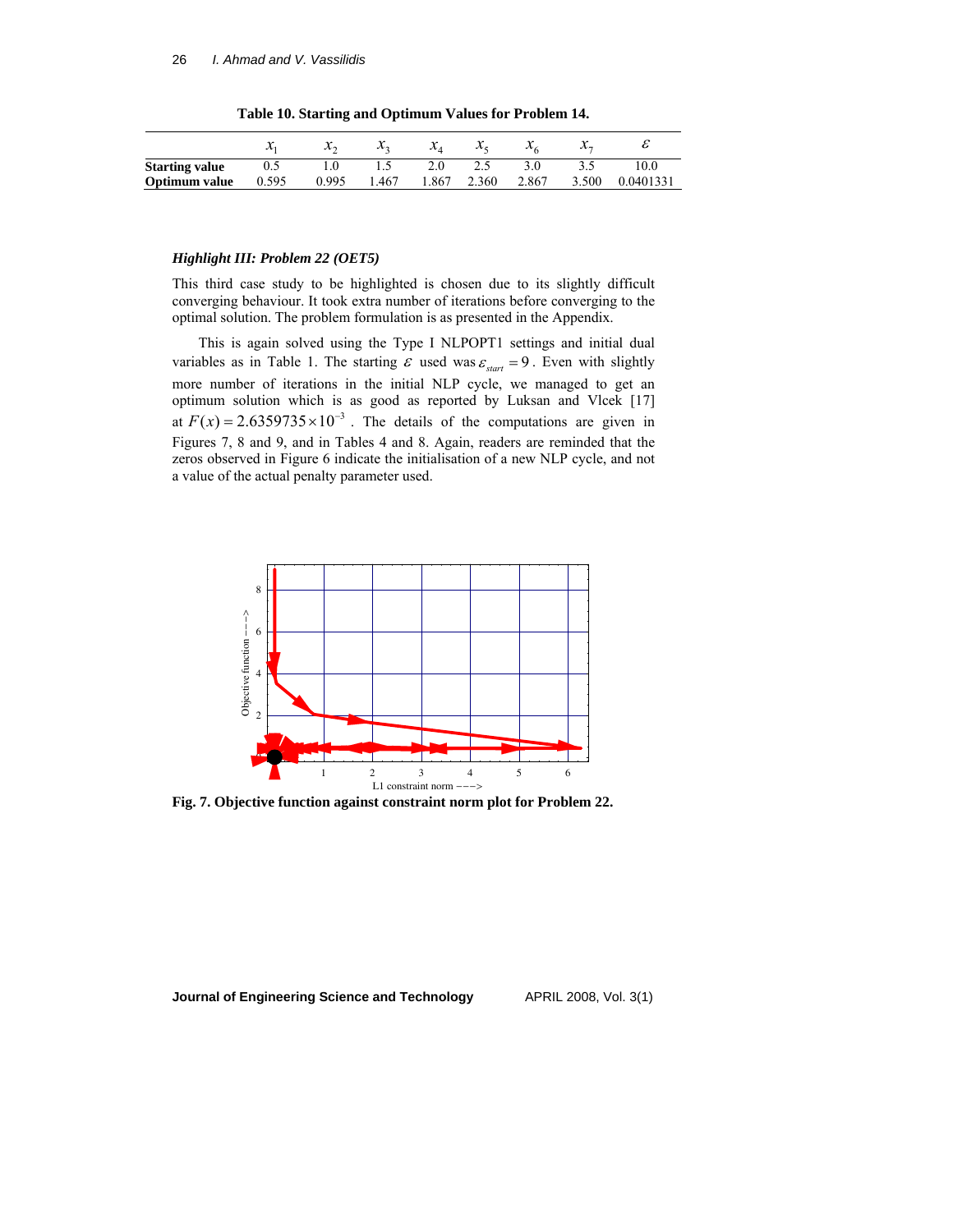

**Fig. 8. Penalty function evolution for Problem 22.** 



**Fig. 9. Penalty Parameter Evolution for Problem 22.** 

**Table 11. Starting and Optimum Values for Problem 22.** 

|                       | ᠕       | $\lambda$ |           | $\boldsymbol{\mathcal{N}}$ 1 |              |
|-----------------------|---------|-----------|-----------|------------------------------|--------------|
| <b>Starting value</b> |         |           |           |                              |              |
| Optimum value         | -0.0880 | 0.4954    | $-1.1186$ | 5032                         | 0.0026359735 |

### **6. Conclusions and Future Work**

The focal point of this work has been the dedicated study of minimax optimisation models by reformulation into standard nonlinear optimisation models and the application of a novel interior point method to solve them. In particular, the novelty in our approach lies in the use of a new non-monotone line search scheme which not only has the necessary algorithmic ingredients to overcome the Maratos effect, but also due to its non-monotonicity it can potentially lead to better solutions for difficult optimisation problems.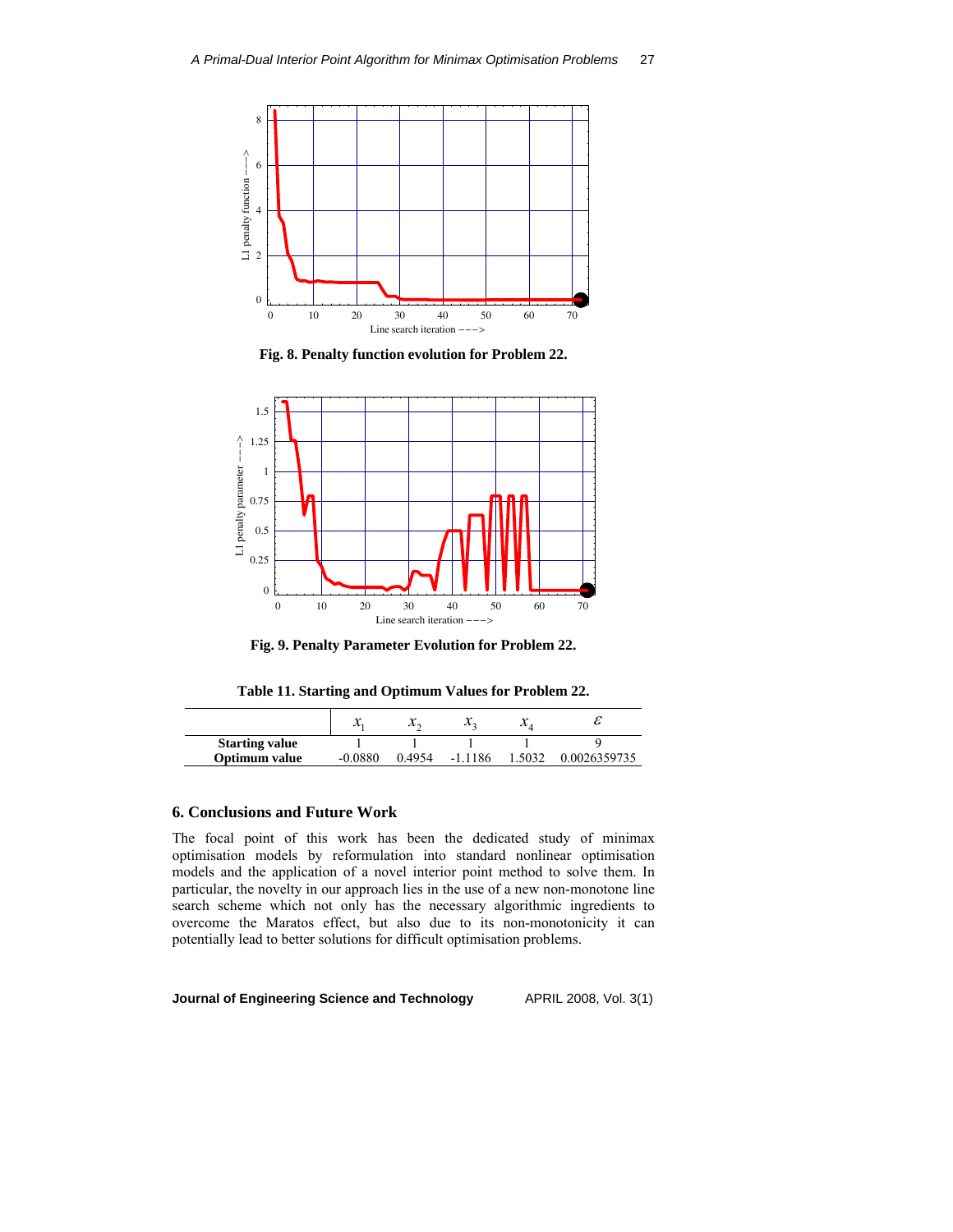### 28 *I. Ahmad and V. Vassilidis*

Specifically, the reformulation of minimax problems into an NLP model can suffer from non-convexity issues, in the case of nonlinear objectives and constraints. The new algorithm has been shown to be very promising in terms of addressing this important class of optimisation problems, and the computational results reported indicate that it is possible with its use to obtain improved solutions to problems found in the open literature.

Future work will focus on improvement of our implementation of the algorithm, as well as detailed theoretical studies to derive properties under which convergence might be guaranteed.

### **Acknowledgments**

We would like to thank the Department of Public Services, Malaysia and University of Putra, Malaysia for the scholarship awarded to the first author.

### **References**

- 1. Asprey, B., Rustem, S. & Zakovic, S. (2001). Minimax algorithms with applications in finance and engineering. In *Modeling and Control of Economic Systems* (R. Neck, editor). Pergamon Press, Oxford.
- 2. Erdmann, G. D. (2003). *A New Minimax Algorithm and Its Applications to Optics Problems*. PhD thesis, School of Mathematics, University of Minnesota, Minnesota, USA.
- 3. Wrobel, M. (2003). *Minimax Optimization without Second Order Information*. PhD thesis, Technical University of Denmark, Denmark.
- 4. Erdmann, G., and Santosa, F. (2004). Minimax design of optically transparent and reflective coatings. *J. Opt. Soc. Am. A*, 21(9), 1730-1739.
- 5. Rustem, B. (1998). *Algorithms for Nonlinear Programming and Multiple-Objective Decisions*. John Wiley and Sons, 1998.
- 6. Conn, A., & Li, Y. (1988). The computational structure and characterization of nonlinear chebyshev problems. Technical Report 88-956, Dept. of Computer Science, Cornell University, New York, USA.
- 7. Vassiliadis, V. S., Ahamad, I. S., & Conejeros, R. (2006). A novel nonmonotone line search method for constrained nonlinear programming: Algorithmic concepts and preliminary computational studies. *Ind. Eng. Chem. Res.,* 45(25), 8270-8281.
- 8. Han, S. & Mangasarian, O. (1979). Exact penalty functions in nonlinear programming. *Mathematical Programming*, 17, 251-269.
- 9. Gill, P. E., Murray, W. & Wright, M. H. (1988). *Practical Optimization*. Academic Press, San Diego.
- 10. Herskovits, J. (1996). *A View on Nonlinear Optimization*. Kluwer.
- 11. Byrd, R. Nocedal, H. J. and Waltz, R. A. Steering exact penalty methods. Technical report, Northwestern University.
- 12. Maratos, N. (1978). Exact *Penalty Function Algorithms for Finite Dimensional and Optimization Problems*. PhD thesis, University of London, Imperial College, London, U.K.
- 13. Panier, E. & Tits, A. (1991). Avoiding the maratos effect by means of a nonmonotone line search i. general constrained problems. *SIAM J. Num. Anal.*, 28, 1183-1195.